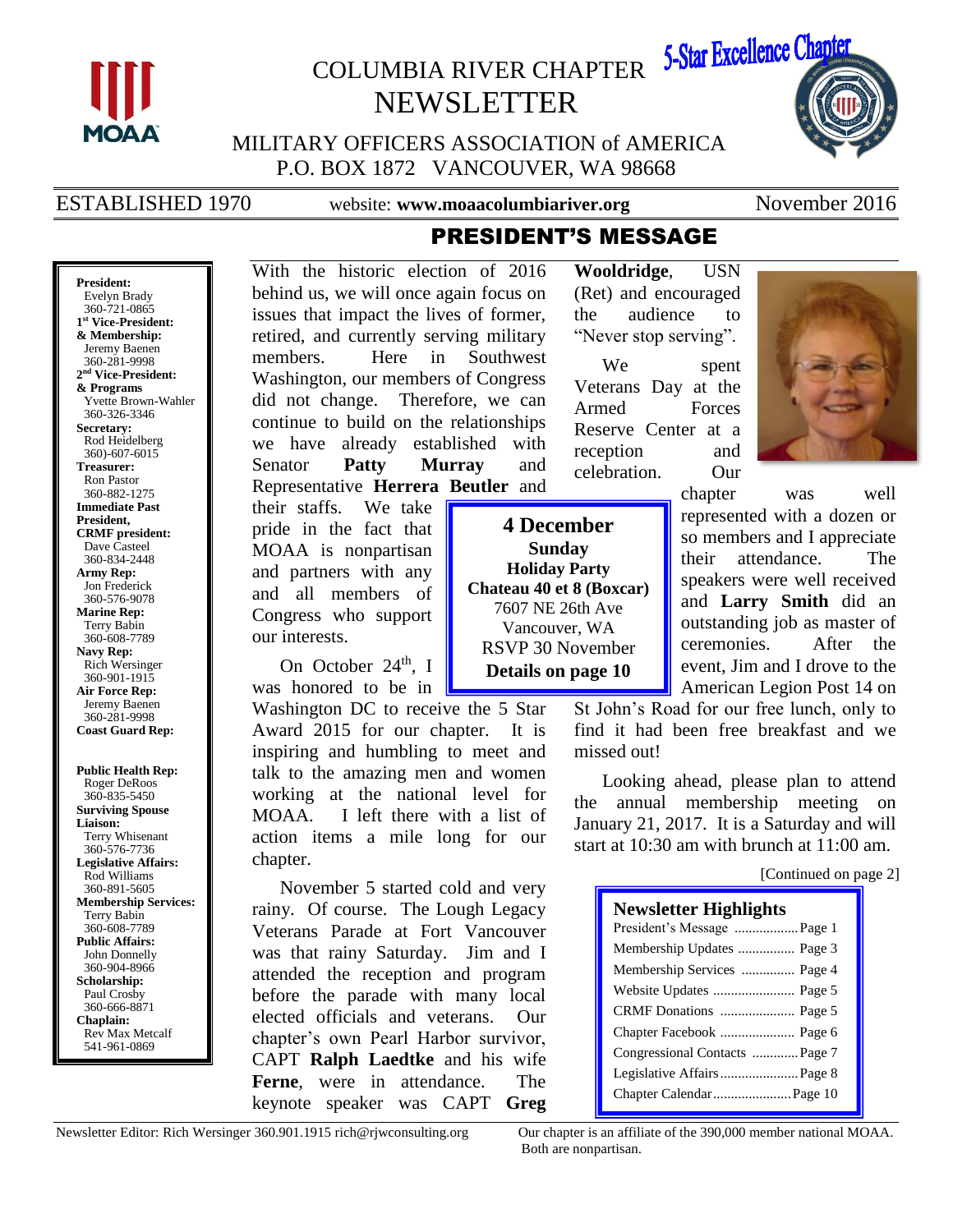### PRESIDENT'S MESSAGE continued

Some of you may want to be a little more involved with our chapter, and we have opportunities to do just that. Our current Secretary, **Rod Heidelberg**, will end his term in January. He has done a great job and is very willing to help a new Secretary learn the ropes. **Ron Pastor** would like to step down as Treasurer. Just because he has done the job for about 50 years is not a good reason! Seriously, Ron has served several terms, done a great job, and is more than willing to assist a new Treasurer for several months. We are also looking for a Program Chairperson as **Yvette Brown-Wahler** is now the Chapter liaison to CMAC. We are proposing a few changes in our by-laws to be voted on in January. You will receive the proposed changes prior to the meeting.

Our annual Holiday Party is Sunday, December 4 at the 40 et 8 Chateau starting at 3:00 pm. We will have a nice dinner, the bar will be open, and I'm sure we will get lots of Scholarship and/or Support the Troops donations. Your executive board is planning a rip roaring time with a Gift Exchange. Bring a wrapped gift in order to participate, \$20 limit. This is an optional activity, but it is certain to be loads of fun. So bring a gift to get a gift.

Here's wishing you and yours a truly Happy Thanksgiving. We pray that our active service members stay safe and return home to their families soon.

> **Evelyn Brady President**



Armed Forces Reserve Center Veterans Day Celebration, 11 November 2016 L-R: Ron Pastor, Frank Hill, Jim Brady



Celebration, 11 November 2016 Chapter President Evelyn Brady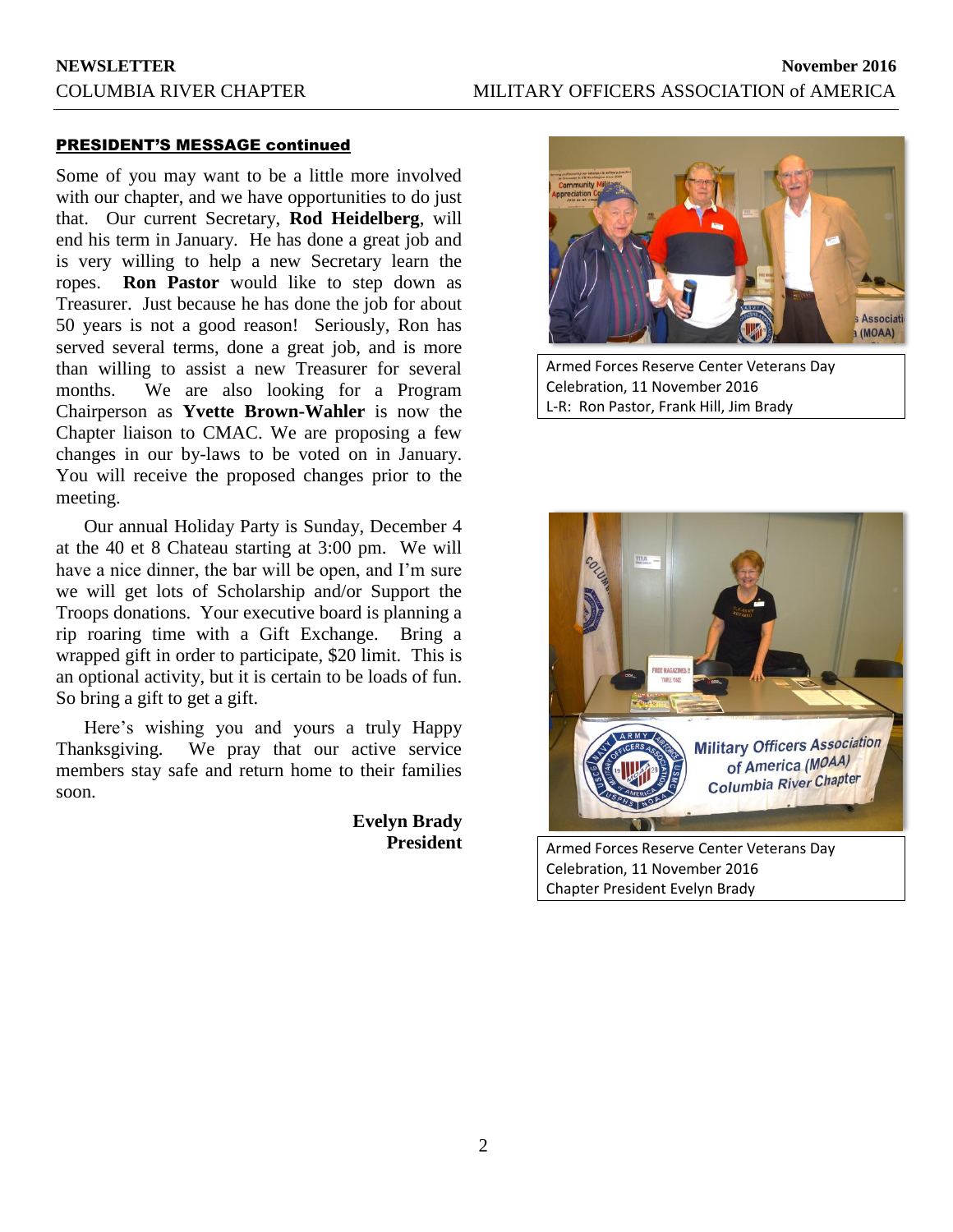## *Membership Update by Jeremy Baenen*

I am very happy to announce that we have added three new members to our roster in the last month!

**Mike Mooney** and his wife **Susan** have joined us. **Mike** retired from the Navy in December 2006 after serving for more than 21 years. He spent the majority of his service years as a naval aviator and now flies for FEDEX.

Additionally, **Chris Lehner** and his wife **Helen** have joined our team. **Chris** started out his military career in the Navy and then cross-trained into the USAF. **Chris** flew fighters in both the Navy and USAF before retiring in April of 2008. Currently **Chris** also flies for FEDEX. Both **Chris** and **Mike** have a real passion for light aircraft and there is a good chance that on a nice day you may see them flying around the local area.

Our most recent member is **Chris Rubadue**. **Chris** spent entered the USPHS in December of 1985 and spent 20 years there before retiring in December of 2005. She is quite active in the local community and we were quite fortunate to have her join us for our October luncheon.

Welcome all and thank you for you and your family's service to our country and welcome to the chapter! We are looking forward to seeing you in the near future.

If you would like to reach me, you can e-mail me at [Jeremy.Baenen@gmail.com](mailto:Jeremy.Baenen@gmail.com) or call my cell 360-281- 9998.

### **Jeremy Baenen Membership Recruitment Committee**

## *Chapter ~ Membership Eligibility*

Chapter membership is open to active duty, National Guard, Reserve, retired, and former commissioned officers and warrant officers of the following uniformed services: Army, Marine Corps, Navy, Air Force, Coast Guard, Public Health Service, and National Oceanic and Atmospheric Administration. Surviving spouses of deceased officers are also eligible to join.

## *Columbia River Chapter ~ Affiliate*

Our chapter is an affiliate of the 390,000 member national MOAA which is the nation's largest and most influential association of military officers. MOAA and the chapter are nonprofit, politically nonpartisan organizations. Our chapter is an IRC 501(c)19 war veterans organization.



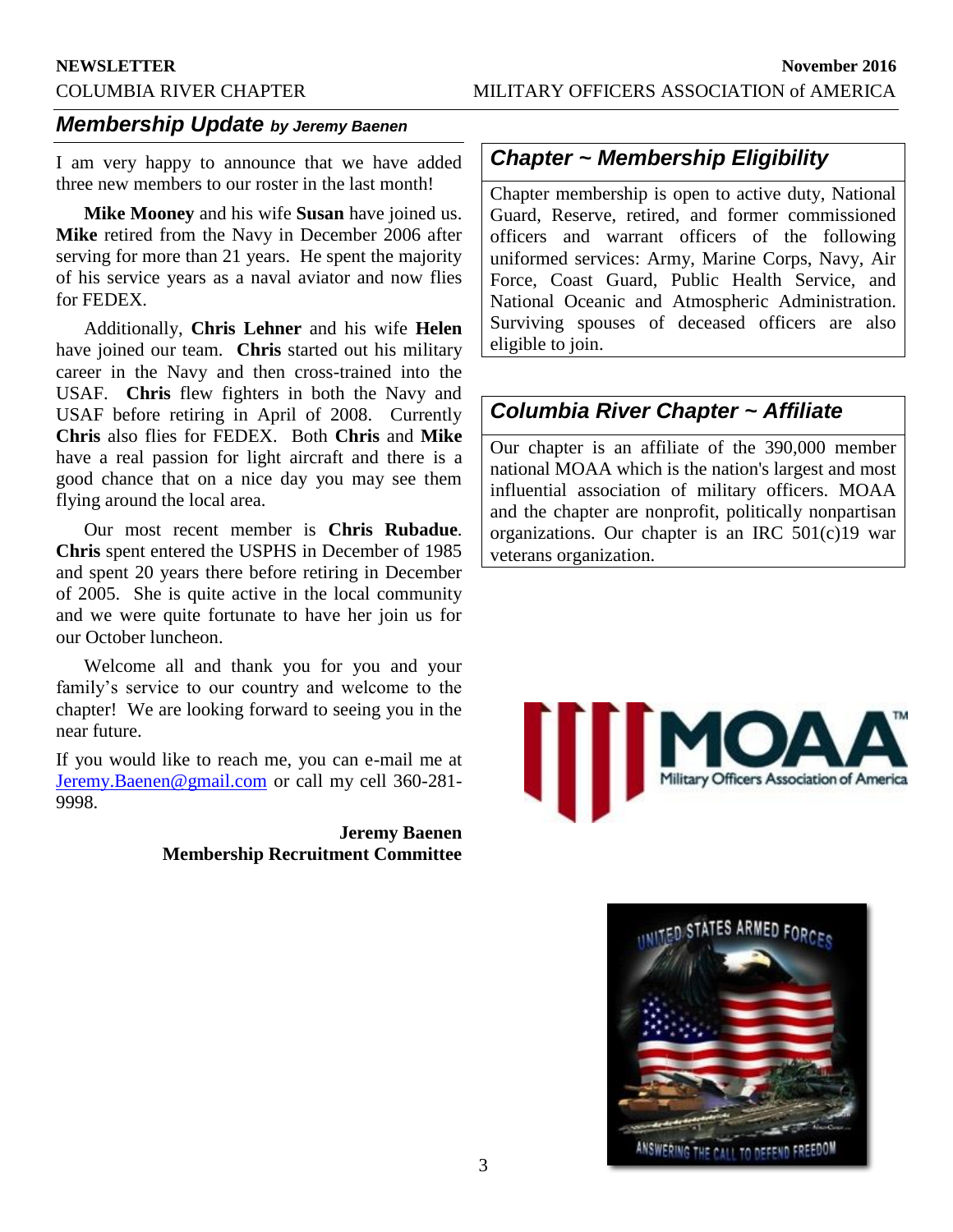## *Membership Services by Terry Babin*

A few years ago the Constitution and By-Laws of the Columbia River Chapter was amended to establish the Membership Services Committee in place of the Personal Affairs Committee. The reason for the change was simple, but quite "out-of-the-box" for a MOAA chapter. Our Chapter had a committee to recruit new members and a committee to provide end of life planning and assistance, and nothing in between that was focused on individual membership needs. That has now changed.

One of the first initiatives for the Membership Services Committee was to establish a New Members' orientation for the member and their spouse. This event, held twice a year, is a very lowkey, casual social with the Chapter's Executive Board and the spouses of the Board members. Purposes of this orientation include the opportunity for the Board to meet new members and vice versa, and support the new members and spouses in attaining a high level of "comfort" to participate in future Chapter activities. Next orientation is tentatively scheduled for the first Saturday in October.

The another initiative to help new members and their spouses enjoy the benefits of local chapter membership is the "Sponsors" program. The framework for this initiative was approved by the Executive Board last spring. The basics of the program are these: (1) Service Representatives assign a sponsor of the same uniformed service as the new member. (2) Sponsor assists the new member in the process of attending functions and being introduced to other Chapter members. (3) Sponsor provides information (provided in advance to the sponsor) to the new member about upcoming events, and Chapter programs and functions (e.g., legislative affairs, scholarship program, support the troops initiatives, etc.).

The Membership Services Committee's first, and most successful thus far, initiative was the establishment of the "Keeping Connected" program. Basically the program is a semi-annual event when a team of volunteer callers (members or their spouses) phone, or e-mail, other members. The content of the calls generally covers the following: (1) Ensure we have the current contact information for the member,

## COLUMBIA RIVER CHAPTER MILITARY OFFICERS ASSOCIATION of AMERICA

and the member is receiving the newsletters and other notices from the Chapter. (2) Ask members if he, or she, have any suggestions for programs or improvements in the Chapter functions and operations. And (3) Say "hello" to our many members who, for various reasons, are unable to attend Chapter activities. Since this program began a little over two years ago, the Chapter callers and officers have acted on over **100** requests for information or assistance.

Personal Affairs remains a key component of Membership Services. The Committee provides essential checklists, and information and pamphlets from MOAA National, to assist families in end of life planning. Also, assistance is readily available in helping survivors navigate the seemingly overwhelming paperwork associated with the death of a MOAA member or spouse.

Membership Services also does other services and support for members, but you get the idea. Membership Services is about you. During this year's review of submissions for Level of Excellence Awards at MOAA Headquarters, our Membership Services' concept and functions were recognized as one of the "best practices" for other MOAA Chapters to consider. The Committee is still evolving and, hopefully, improving upon its services. If you have any ideas, let me know (360) 608-7789.

## **Terry Babin Membership Committee Chairman**

### *Newsletter Editor*

Newsletter Editor: Rich Wersinger. You can contact him at 360-901-1915 or e-mail him at rich@rjwconsulting.org.

Our Chapter Secretary Rod Heidelberg, (360) 607-6015 [roderickjheidelberg@yahoo.com](mailto:roderickjheidelberg@yahoo.com) coordinates calendar inputs and newsletter distribution.

## *Newsletter Distribution*

We continue to distribute our newsletter by e-mail, so if you are receiving this via postal service and would prefer e-mail please notify our Chapter Secretary, Rod Heidelberg.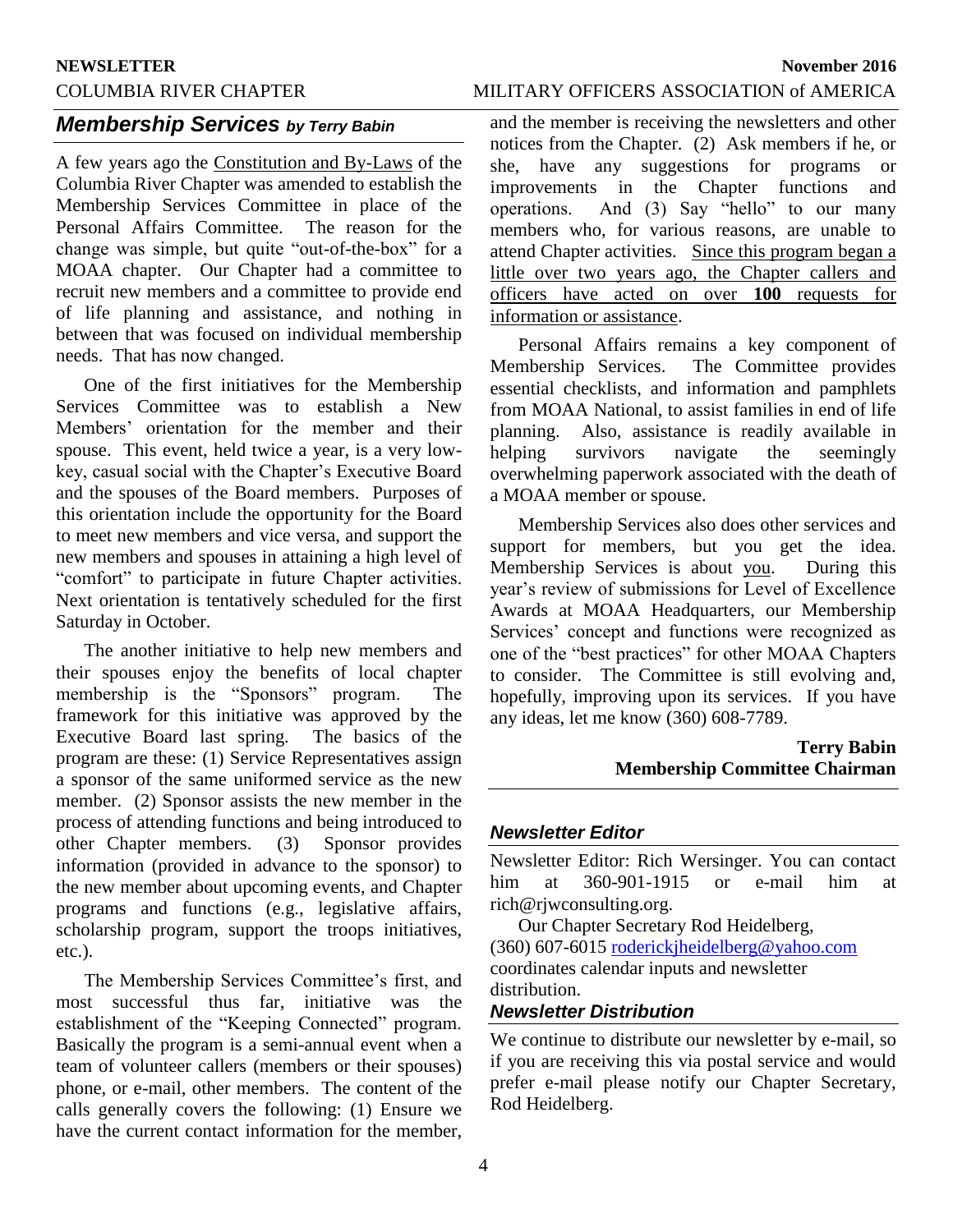## *Chapter Website Changes and CRMF Donation Comments by Dave Casteel*

If you have not gone to our chapter website [www.moaacolumbiariver.org](http://www.moaacolumbiariver.org/) lately, I would encourage you to do so.

Probably the greatest improvement is the addition of a very user friendly interactive calendar. The calendar appears on each page after the home page. Dates with events will have a dot for each entry on that particular date. It allows you to clearly see all the dates in a month that have events. Unlike our old calendar, this Google calendar lets you navigate quickly and easily through the months. We have entered events on this calendar through June 2017. As you will note when you click on the dot, some dates have not been confirmed. As soon as any dates, venues and programs are finalized, we update the calendar.

(BTW, You can also "Like" us and Follow us on our "Columbia River Chapter—MOAA" Face Book page to see photos of current events and see information about the next upcoming event).

The **About Us** page on the website was updated to include more information about the **Columbia River MOAA Foundation (CRMF**). It gives you our Federal EIN, our Washington State UBI, and our State Charities registration numbers. It also gives you the address to mail your donation to.

As a reminder, the CRMF is an IRC  $501(c)3$ nonprofit public charity set up to accept your tax deductible donations. Our chapter president will be sending out a dues letter in January which will also offer you the opportunity to donate to the CRMF. If you would like to make a tax deductible contribution prior to December 31 you can send it to our chapter PO Box (PO Box 1872, Vancouver, WA 98668) and our treasurer will give it to our CRMF treasurer. The CRMF can also accept bequests. If you prefer to send it to me as the CRMF President directly, please contact me and I will give you my mailing address. My e-mail is shilohcamas@comcast.net and my phone number is 360-834-2448.

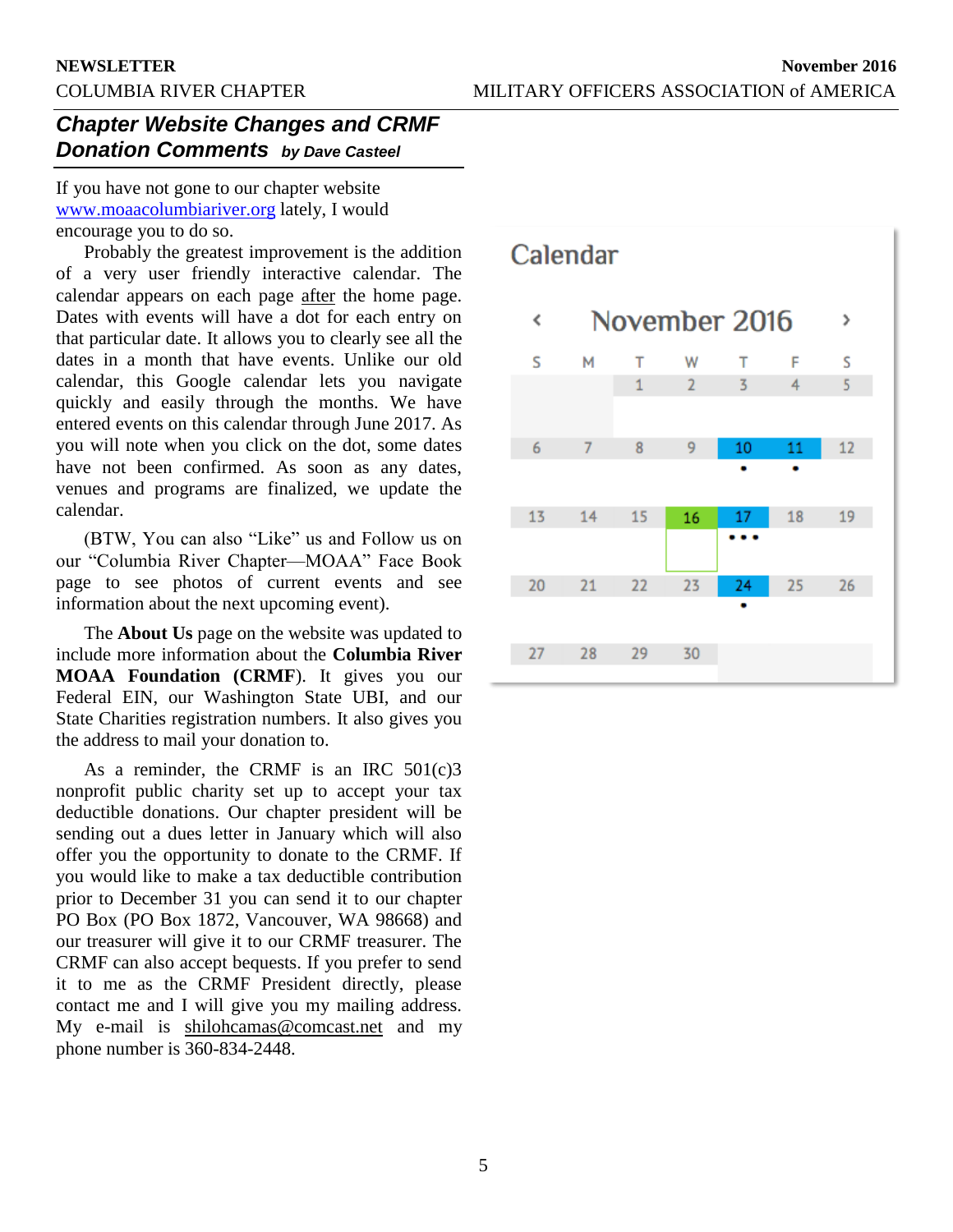### *Facebook Update by Dave Casteel*

We learned at the MOAA Western Region Symposium that 14,000,000 people aged 55+ are active Face Book users. Are you one of them? I am. Why? I do it to keep up with current news from organizations that I want to follow.

Our chapter has a Face Book site. You can find it if you do a search for "Columbia River Chapter MOAA."



On this site we post the next upcoming event as well as infrequent selected activities. That way you don't have to look for your last newsletter in case you forgot to write down the date and location or can't check our website.

It's easy to set up an account. Go to Face Book on the internet and click on "create a new account." Worried about disclosing personal indentifying information? Do what many of us do, select a date of birth that is not your actual DoB (including month, day, and year). I'm only about 36 on my social media accounts. You don't have to disclose your actual gender either if you don't want to. Use an e-mail account as your log on or user ID and pick a password you can remember.

Add Face Book to your smart phone and to get the update right away. It's free. Android users go to the "Google Play store" and Apple I phone users go to the "App store" on their phone. Click" install" then go to our site.

Challenged? Ask your kids, grand kids or bring your phone to one of our meetings and we can assist you.

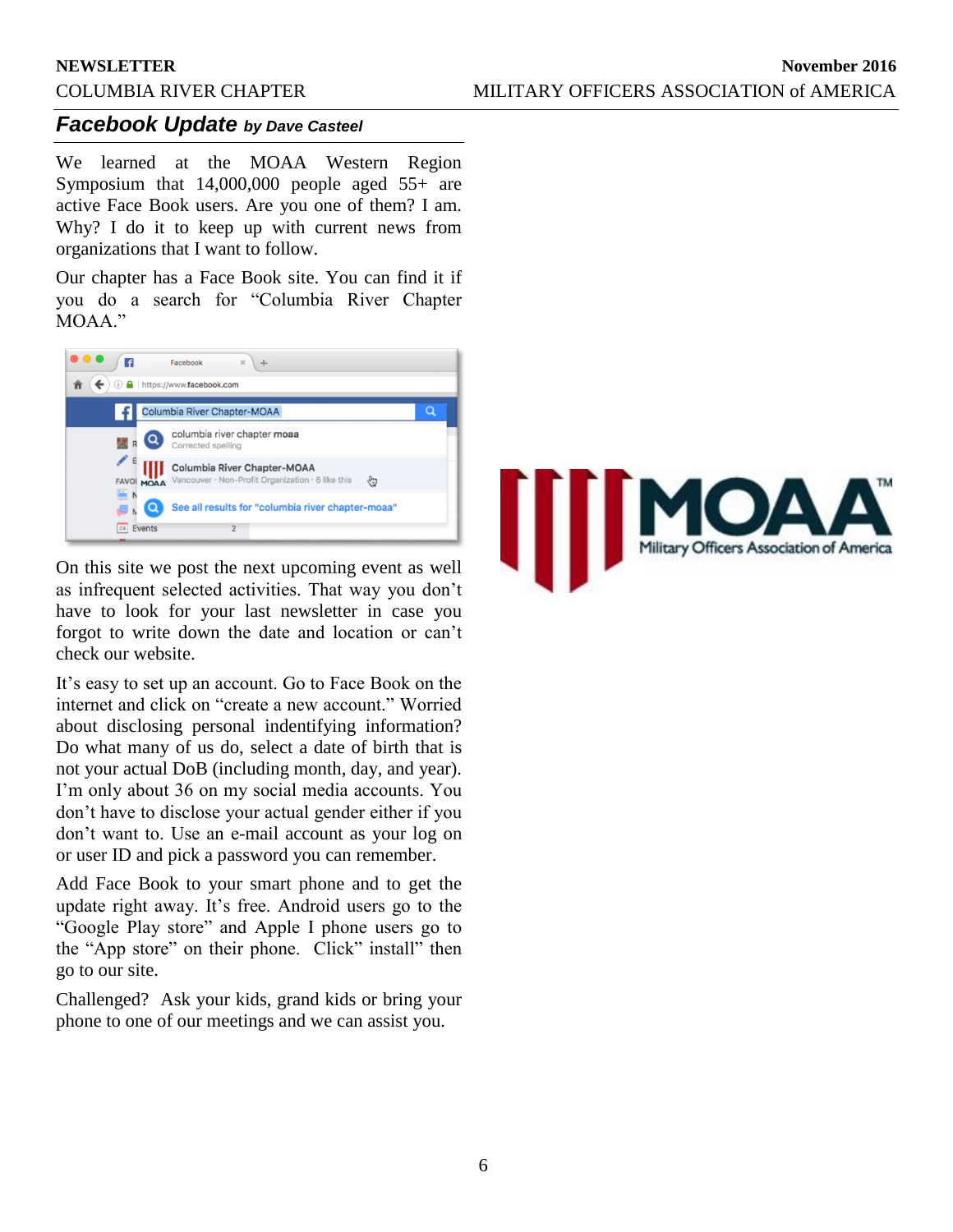## **Legislative Contacts**

### MOAA Legislative Action Center

http://www.moaa.org/Legislative/

MOAA Capitol toll free hotline at 1-866-272-6622

### White House

Comments: 202-456-1111 Switchboard: 202-456-1414 FAX: 202-456-2461 E-mail: comments@whitehouse.gov

## Congresswoman Jaime Herrera Beutler Washington's 3rd Congressional District

http://herrerabeutler.house.gov/

| Washington, DC Office:                           | Vancouver, WA Office:                    |  |  |
|--------------------------------------------------|------------------------------------------|--|--|
| U.S. House of Representatives                    | O.O. Howard House                        |  |  |
| 1130 Longworth House Office                      | 750 Anderson Street, Suite B             |  |  |
| <b>Building</b>                                  | Vancouver, WA 98661                      |  |  |
| Washington, DC 20515                             | Phone: (360) 695-6292                    |  |  |
| Phone: (202) 225-3536                            | Fax: (360) 695-6197                      |  |  |
| Fax: (202) 225-3478                              |                                          |  |  |
| Contact Congresswoman Herrera Beutler via email: |                                          |  |  |
|                                                  | $\mathbf{1}$ , and a set of $\mathbf{1}$ |  |  |

https://herrerabeutler.house.gov/contact-me/email-me

U.S. Senator Maria Cantwell http://cantwell.senate.gov/

The U.S. Government's Portal: http://www.usa.gov/

- U.S. Senate: http://www.senate.gov/
- U.S. House of Representatives: http://www.house.gov/



| WASHINGTON, DC                                                          | <b>SW WASHINGTON</b>     | <b>SEATTLE, WASHINGTON</b> |  |
|-------------------------------------------------------------------------|--------------------------|----------------------------|--|
| 511 Dirksen Senate Office Building                                      | The Marshall House       | 915 Second Avenue          |  |
| Washington, DC 20510                                                    | 1313 Officers Row        | Suite 3206                 |  |
| 202-224-3441                                                            | Vancouver, WA 98661      | Seattle, WA 98174.         |  |
| 202-228-0514 - FAX                                                      | 360-696-7838             | 206-220-6400               |  |
| 202-224-8273 - TDD                                                      | $360 - 696 - 7844 - FAX$ | 206-220-6404 - FAX         |  |
| Contact Senator Cantwell via email: http://cantwell.senate.gov/contact/ |                          |                            |  |

### **U.S. Senator Patty Murray** http://murray.senate.gov/

| WASHINGTON, DC                                                             | <b>SW WASHINGTON</b>        | <b>SEATTLE, WASHINGTON</b>    |  |  |
|----------------------------------------------------------------------------|-----------------------------|-------------------------------|--|--|
| 173 Russell Senate Office Building                                         | The Marshall House          | 2988 Jackson Federal Building |  |  |
| Washington, D.C. 20510                                                     | 1323 Officer's Row          | 915 Second Avenue             |  |  |
| Phone: $(202)$ 224-2621                                                    | Vancouver, Washington 98661 | Seattle, WA 98174             |  |  |
| Fax: (202) 224-0238                                                        | Phone: (360) 696-7797       | Phone: (206) 553-5545         |  |  |
|                                                                            | Fax: (360) 696-7798         | Toll Free: (866) 481-9186     |  |  |
|                                                                            |                             | Fax: (206) 553-0891           |  |  |
| Contact Senator Murray via email: http://murray.senate.gov/email/index.cfm |                             |                               |  |  |

## **Vancouver Area Washington State Legislative Districts and Representatives**

| Legislator        | <b>District 49</b> | <b>District 17</b> | <b>District 18</b>  | <b>District 14</b> | <b>District 20</b>    |
|-------------------|--------------------|--------------------|---------------------|--------------------|-----------------------|
| <b>Senator</b>    | Annette Cleveland  | Don Benton         | Ann Rivers          | Curtis King        | John Braun            |
|                   | 786-7696           | 786-7632           | 786-7634            | 786-7626           | 786-7638              |
| Representative,   | Sharon Wylie       | Lynda Wilson       | <b>Brandon Vick</b> | Norm Johnson       | Ed Orcutt             |
| <b>Position 1</b> | 786-7924           | 786-7994           | 786-7850            | (509) 454-7210     | 786-7990              |
| Representative,   | Jim Moeller        | Paul Harris        | Liz Pike            | Gina McCabe        | <b>Richard DeBolt</b> |
| <b>Position 2</b> | 786-7872           | 786-7976           | 786-7812            | 786-7856           | 786-7896              |

Note: All phone numbers are 360 area code, except where otherwise noted. Toll free **1-800-562-6000** More info at www.leg.wa.gov/legislature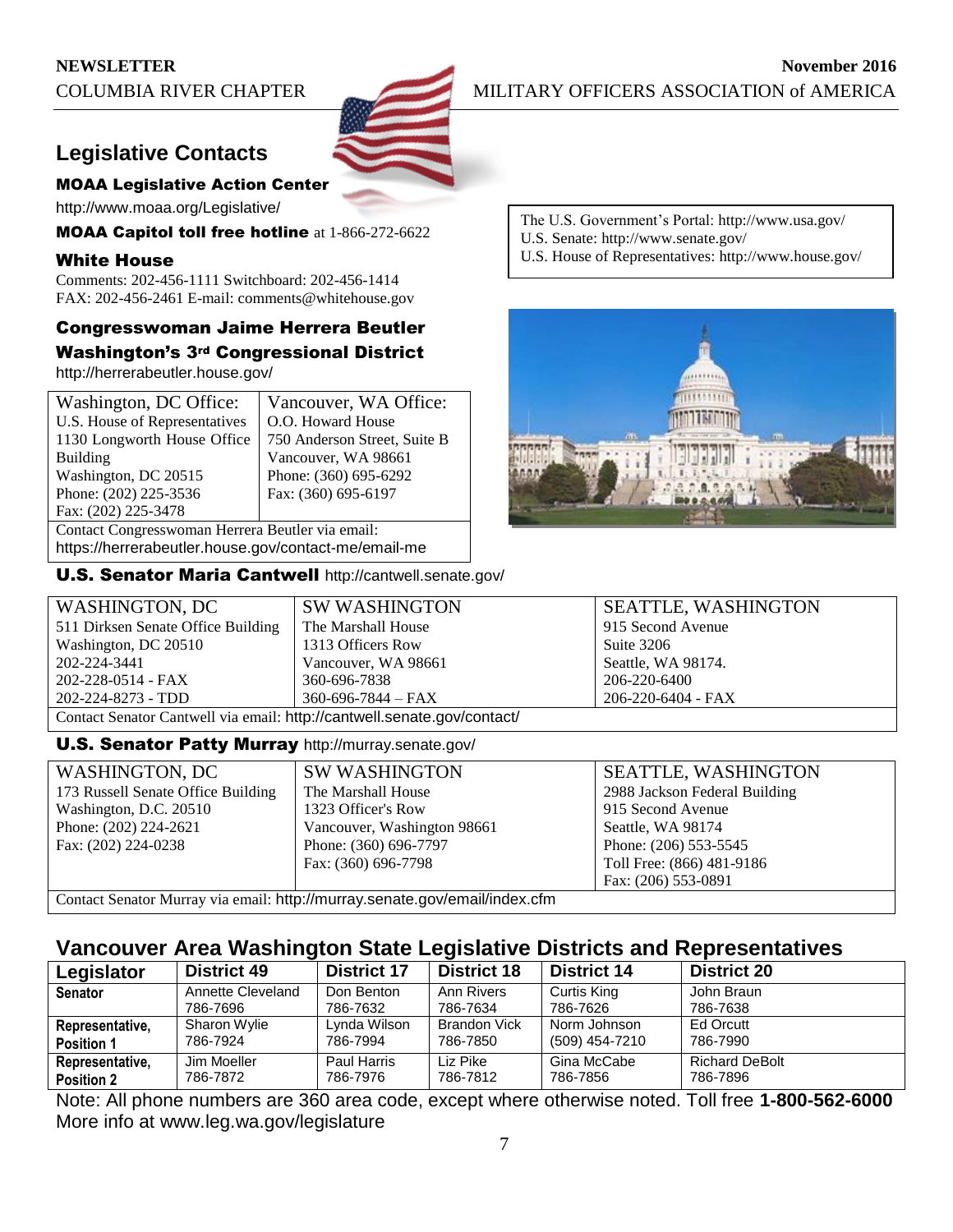## *Legislative Affairs: by Dave Casteel*

Now that the General Election is over, what can we expect regarding legislative action on the FY 17 NDAA?

Good question. What we do know is that the 114<sup>th</sup> Congress just reconvened from about an eight week recess on November 13th and will go on recess again about the time you read this on November 18<sup>th</sup> (House) and  $19<sup>th</sup>$  (Senate) until November  $28<sup>th</sup>$  and 27<sup>th</sup> respectively. After that, they reconvene for about two weeks with a target adjournment date of December  $16<sup>th</sup>$  for both chambers. It is doubtful that much meaningful legislation (other than to vote on appropriations legislation prior to December  $9<sup>th</sup>$  i.e., a new continuing resolution to fund the government) will get acted upon during the short periods they are in session.

Another continuing resolution going into 2017 is bad news for our national government and our military commanders! That could mean no budget until after the President's Budget comes out which is expected around mid March. We also know that Sequestration again rears its ugly head in the Spring.

I expect MOAA will be asking us to contact both US senators and our Congresswoman imploring them find a way to come together to pass a budget and not pass another continuing resolution as well as to discuss Sequestration and perhaps another issue. When we are asked, we **all** need to quickly respond. How to respond? Postcards, if provided, are excellent and pretty quick. E-mails are fast but don't convey quantity of responses as well as postcards do. Phone calls are both very fast and very effective.

I recommend using the MOAA toll free number (instead of your personal long distance account) so MOAA knows how many calls are made.

How to use the MOAA Capitol switchboard hotline:

- 1. Dial 866-272-6622 (free call)
- 2. When the Capitol operator answers, ask to be connected to Senator Murray's office.
- 3. When the Senator's receptionist answers the phone, give your name and city you live in.
- 4. Don't know what to say? Just read (or paraphrase) the MOAA message in the Legislative Alert (or on the postcard) to him or her.
- 5. Repeat steps 1-4 for Senator Cantwell, and Congresswoman Herrera Beutler (it gets easier with each call).
- 6. The receptionist will say thank you, tally the number of calls on an issue, and pass it to the respective Senator or Congresswoman.

**Calling is simple, fast, and powerful. They feel if you take the time to personally call, the issue is very important.**

> **Dave Casteel Legislative Affairs**

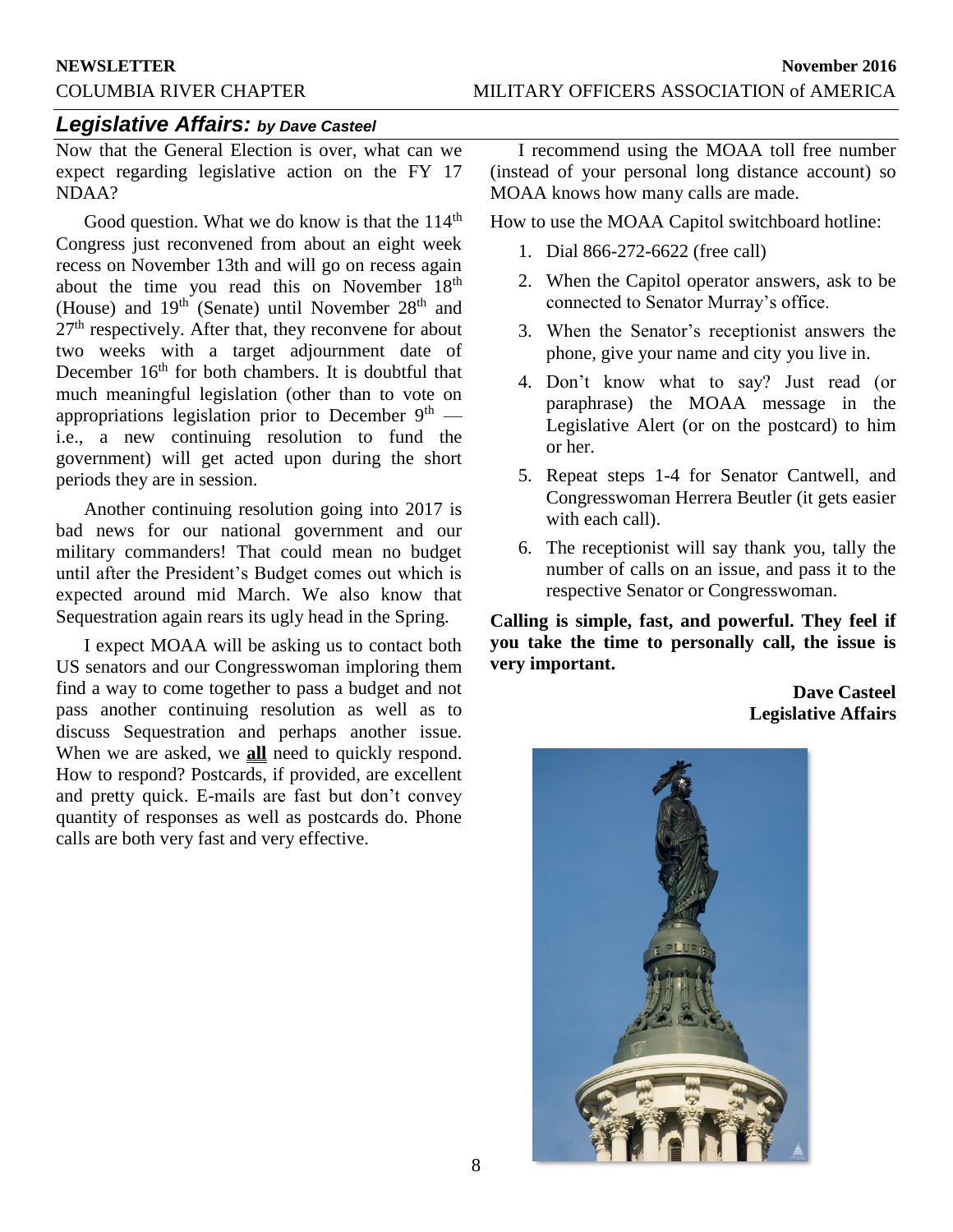## *Washington State Legislative Affairs Update: by Dave Casteel*

The Washington State Legislature will officially convene January 9, 2017 and adjourn April 21, 2017.

The Legislature meets annually on the second Monday in January. In odd-numbered years, such as 2017, the Legislature meets for 105 days to write a two-year state budget and pass laws. In evennumbered years, they meet for 60 days to make adjustments to the two-year budget and pass laws

Opening day is largely ceremonial, but legislators do meet in caucus. New members get sworn in, and some work will take place in committee work sessions later in the afternoon.

The first week covers a lot of basics and logistics. Committee chairs tell members how the committee is run and go through proper procedures. There will be a number of committee meetings, and there might be some floor sessions on bills.

Your Veterans Legislative Coalition (VLC) will meet weekly on Fridays when the Legislature is in session to monitor and respond to proposed bills affecting military, veterans, and their families. Once Washington State Department of Veterans Affairs (WDVA) starts monitoring these bills I will re ceive weekly updates. You can receive the same updates by going to www.WDVA@LISTSERV.WA.GOV and signing up for updates that you are interesting in receiving.